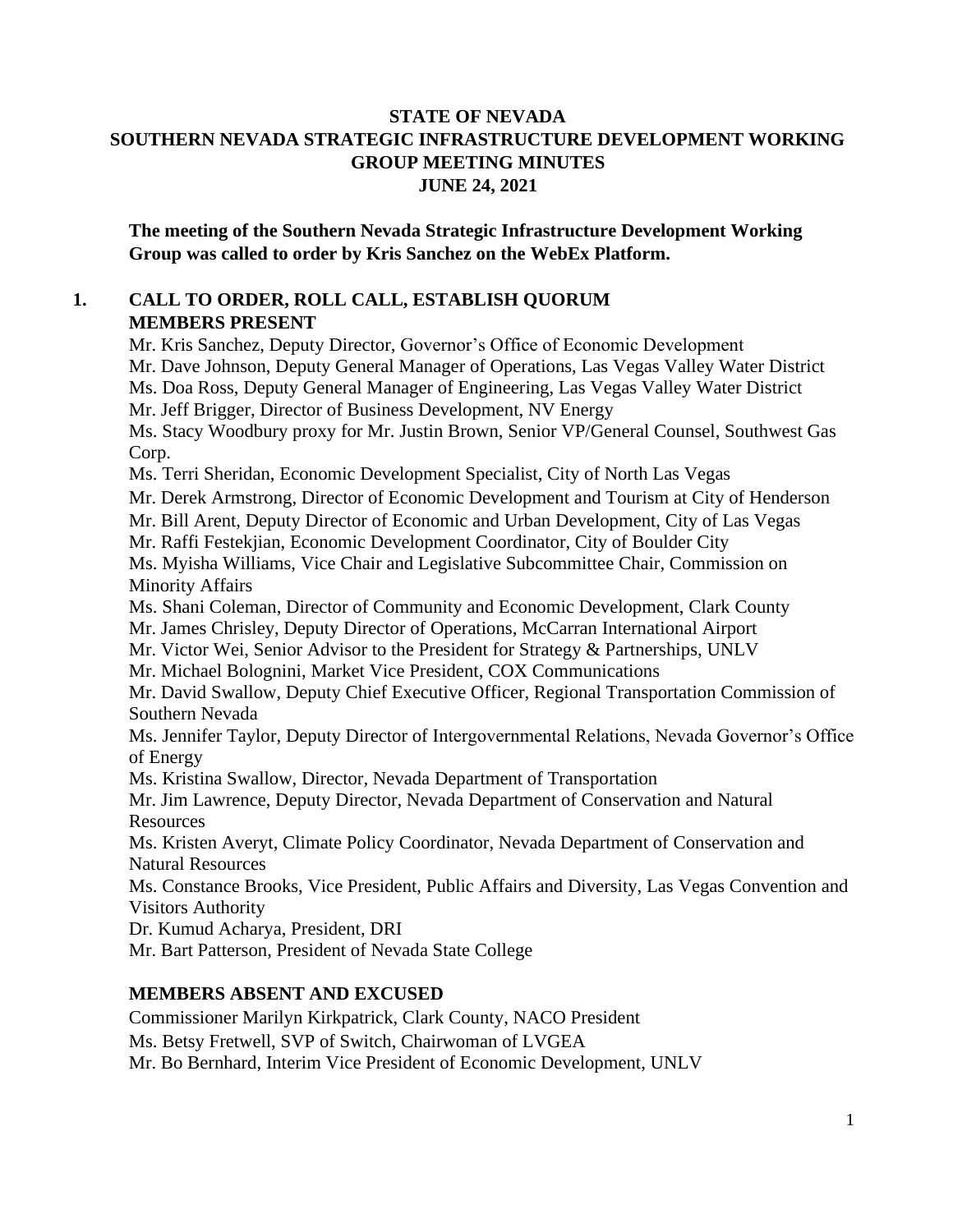Ms. MJ Maynard, Chief Executive Officer, Regional Transportation Commission of Southern Nevada Dr. Melody Rose, Chancellor, NSHE Mr. David Bobzien, Director, Nevada Governor's Office of Energy Dr. Federico Zaragoza, President, College of Southern Nevada Mr. Bradley Crowell, Director, Nevada Department of Conservation and Natural Resources Ms. Sondra Rosenberg, Assistant Director of Planning, Nevada Department of Transportation Mr. Sean Sever, Deputy Administrator, DMV Mr. Justin Brown, Senior VP/General Counsel, Southwest Gas Corp.

### **STAFF MEMBERS PRESENT**

Kristopher Sanchez, Deputy Director, GOED Bob Potts, Deputy Director, GOED Christine Guerci, Special Counsel to the Colorado River Commission and GOED Jeanette Holguin, Business Development Specialist, GOED Susan Skaggs, Executive Assistant, GOED Pawel Pietrasienski, Director of International Trade, GOED Samantha Cline, International Business Development Specialist, GOED Carli Smith, Administrative Assistant and Digital Communications Specialist, GOED

## **GUESTS PRESENT**

Roben Armstrong, McCarran Airport Ken Evans, Urban Chamber Bill Thompson Angela Torres Castro, RTC Mike Dishari, LVVWD Scott Carey, SBC Global Ingrid Reisman, LVCVA Amanda Brazeau, Rowe Law NV Marcel F. Schaerer, Nevada Department of Business and Industry Alan Ragsdale, City of North Las Vegas Steve Culberson, Ricondo Emily Ku, Nevada Department of Business and Industry Beth Xie, RTC Lisa Cole, LDALV Aileen Pastor, RTC Malik Williams, Workforce Connections Dan Anderson, Camsys John Restrepo, RCG Economics Erik Jimenez, Nevada Treasurer's Office Amber Stidham, Henderson Chamber Lynn O'Mara, NNDA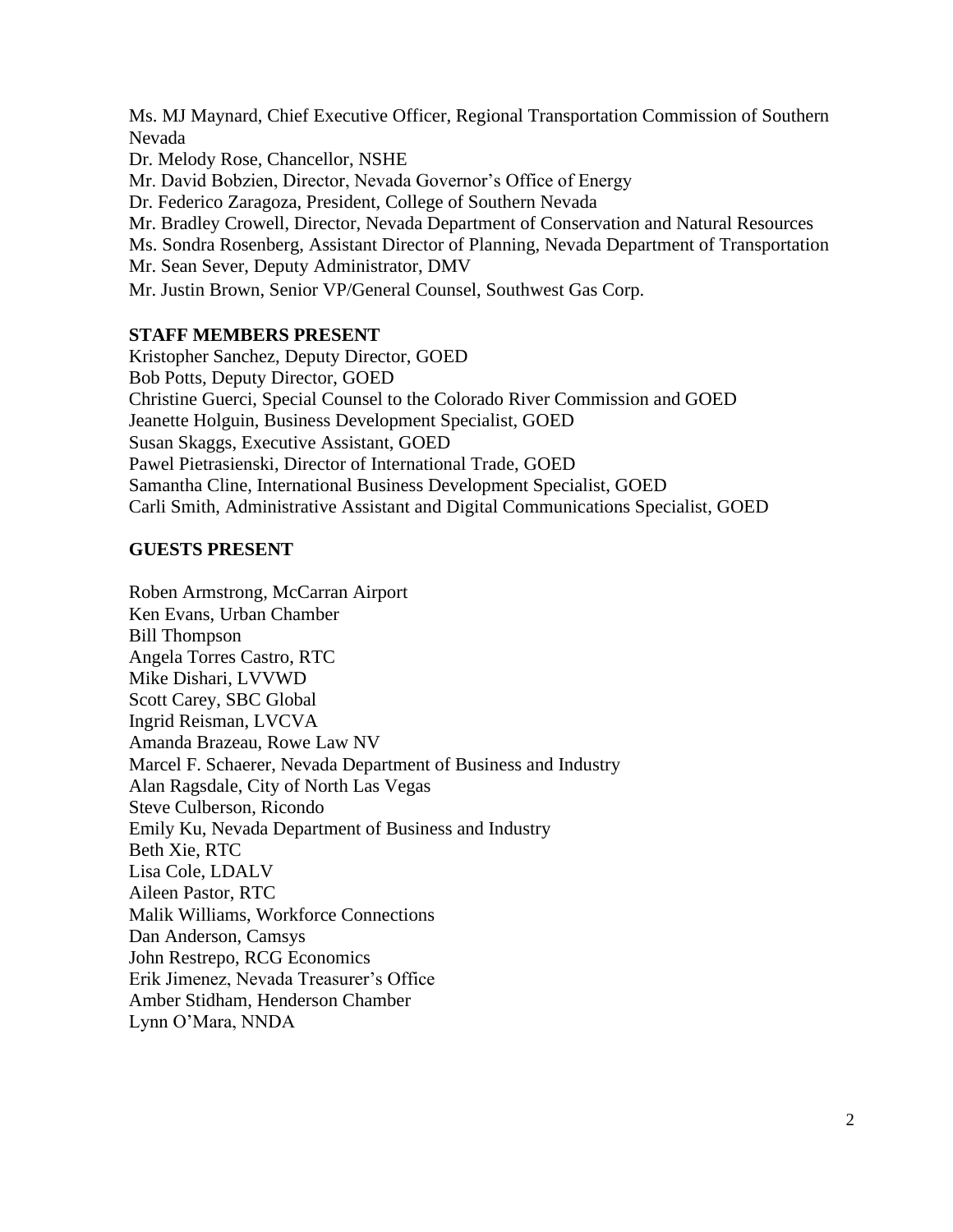### **2. PUBLIC COMMENT**

There was no public comment.

### **3. APPROVAL OF THE MAY 27, 2021 WORKING GROUP MEETING MINUTES**

A motion was made by Jennifer Taylor to approve the May 27, 2021 Working Group meeting minutes. Michael Bolognini seconded the motion. The motion passed unanimously.

### **4. CHAIRMAN REMARKS**

Chair Sanchez thanked the working group for all they've done to contribute, particularly over the past several months, which have been especially trying given the pandemic. Chair Sanchez indicated that that the July 29 final meeting will be to address any issues that may be suggested by members or to answer questions that may arise during this meeting or through subsequent meetings. Chair Sanchez also thanked John Restrepo for all of his hard work as he will be unable to attend the July 29 meeting. Chair Sanchez indicated that item 8 will be moving to item 5 in order for James Chrisley to present his information.

## **5. MCCARRAN PROJECTS UPDATE**

James Chrisley, Deputy Director of Aviation at McCarran International Airport, introduced associates Robin Armstrong, Clark County DOA Project Manager for the SNSA, and Steven Culberson, Project Manager for lead planning consultant Ricondo and Associates. Mr. Chrisley reminded the group of the planning efforts in the early 2000s for a second commercial service airport located in the Ivanpah Valley, just south of Jean on the east side of the I-15 corridor, a project that was put on hold and suspended during the great recession. Mr. Chrisley indicated that over the last decade, as the state recovered from the great recession, the need for a second airport became apparent again as McCarran has a finite capacity and will be unable to meet the projected commercial aviation demands of the future. Mr. Chrisley reminded the group that 50 percent of Las Vegas visitors come through McCarran and it is a key component of getting the tourism dollars into Nevada's economy. Mr. Chrisley further informed the group that the proposed airport is supplemental and not a replacement for McCarren. Mr. Chrisley informed the group that in 2018, Director of Aviation Rosemary Vassiliadis went to the Clark County Board of Commissioners and received approval to take the project off hold and restart planning efforts.

Robin Armstrong informed the working group that Ricondo and Associates is the prime consultant on this planning effort along with many sub-consultants, several of whom are local in Las Vegas.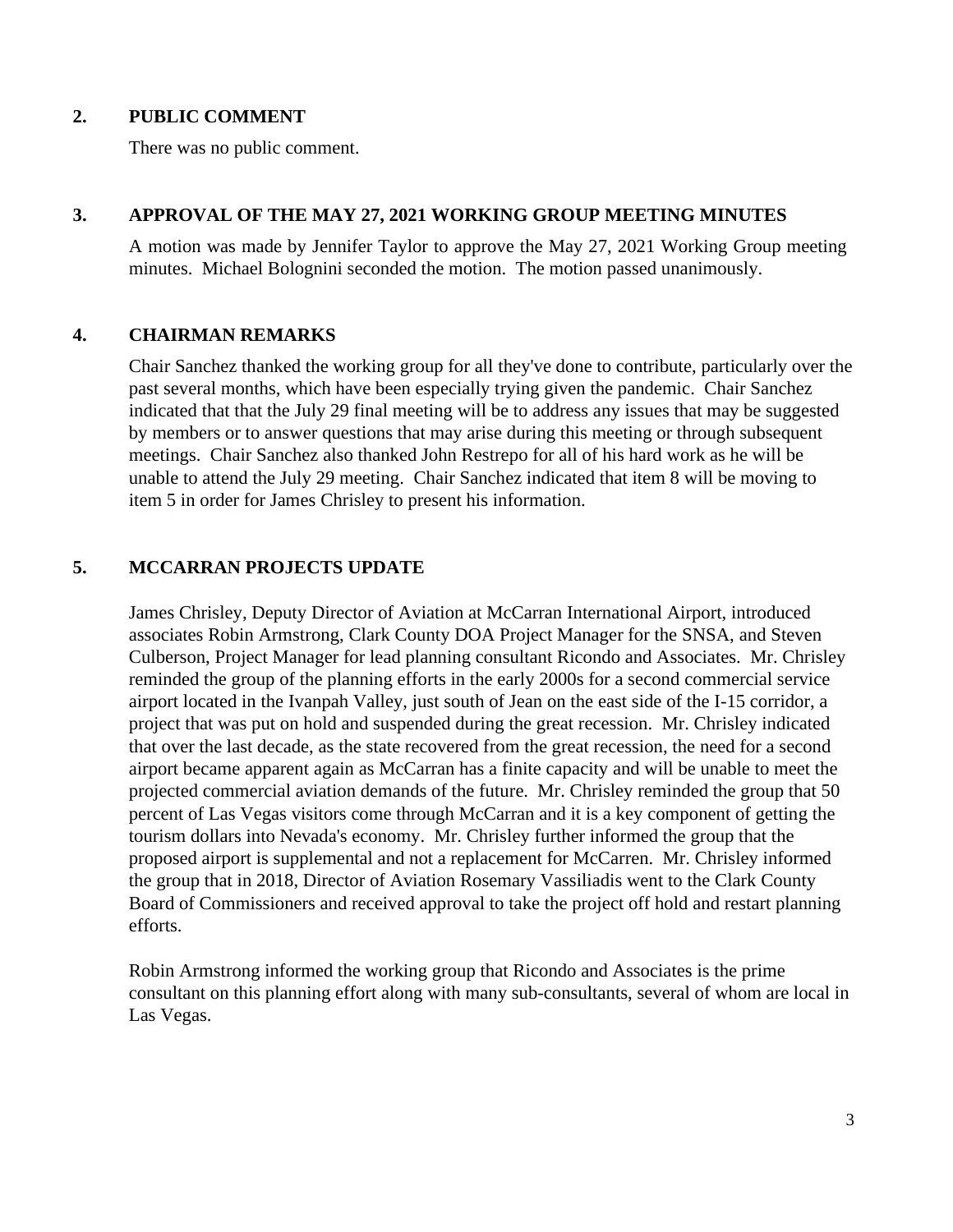Steven Culberson reiterated that the Ivanpah Valley is the location that has been deemed best for a supplemental airport. In addition to the airport site itself, 6,000 acres were conveyed by Clark County for the project, as well as an additional 17,000 acres for compatibility purposes and storm-water retention facilities to help protect the site have been reserved by other Congressional Acts. Mr. Culberson reminded the group that in the early and mid-2000s much of the planning was done but the planning now needs to be updated to bring the airport up to current FAA standards. Mr. Culberson explained that airlines have been retiring some original aircraft and upgrading to larger, narrow-aisle passenger aircraft, which affects required facilities. In addition, separation standards need to be met in order to obtain FAA approval. Mr. Culberson explained to the group that the FAA and the Bureau of Land Management have been designated by Congress as the joint lead agencies to assess the airport and get NEPA clearance, and they have requested a number of studies and information be completed before they begin the EIS process, which is what forms Ricondo and Associates' scope of work.

Steven Culberson described the efforts that Ricondo and Associates have made since being put under contract by the Department of Aviation. Mr. Culberson explained that an updated airport layout plan has been submitted to the FAA and now the capacity of McCarran International Airport is being studied in order to discern how much activity can be reasonably be accommodated while still giving the desired of level of service required by the Department of Aviation. Mr. Culberson further explained that ground access is another major component with a focus on the best methodology to get passengers to and from the site.

Steven Culberson informed the group that the airport site is close to the Nevada/California state line, between Primm and Jean, just east of I-15 and that the airport site itself is a 6,000-acre location where runways, taxiways, and terminal areas will be constructed. Surrounding the site is the compatibility area, the 17,000 acres that will be conveyed to Clark County once the airport is approved by FAA and BLM. In addition, retention facilities are being planned as well as a designated transportation utility corridor that extends north of the airport towards Sloan and will be designated specifically for roadways, transits, and utilities that are needed to service the airport.

Steven Culberson next discussed the challenges of this project. Mr. Culberson informed the group that this is in a very undeveloped portion of the county. Despite the site's proximity to I-15, I-15 backs up on Sundays and holiday weekends with traffic to and from California. As a result, maintaining access to the airport via other methods are being studied. Mr. Culberson further discussed the fact that although there are some major distribution lines that go through the area, there are no major utilities such as water, electricity, or gas, and all of those things will be need to be brought down to the site. Mr. Culberson discussed the importance of outreach and engagement, and explained that stakeholder engagement is currently in progress through the use of workshops planned later in the summer to specifically reach out to stakeholders and present information on the plans to bring passengers and employees to the airport for their input and ideas to ensure that all aspects of the planning efforts are being considered.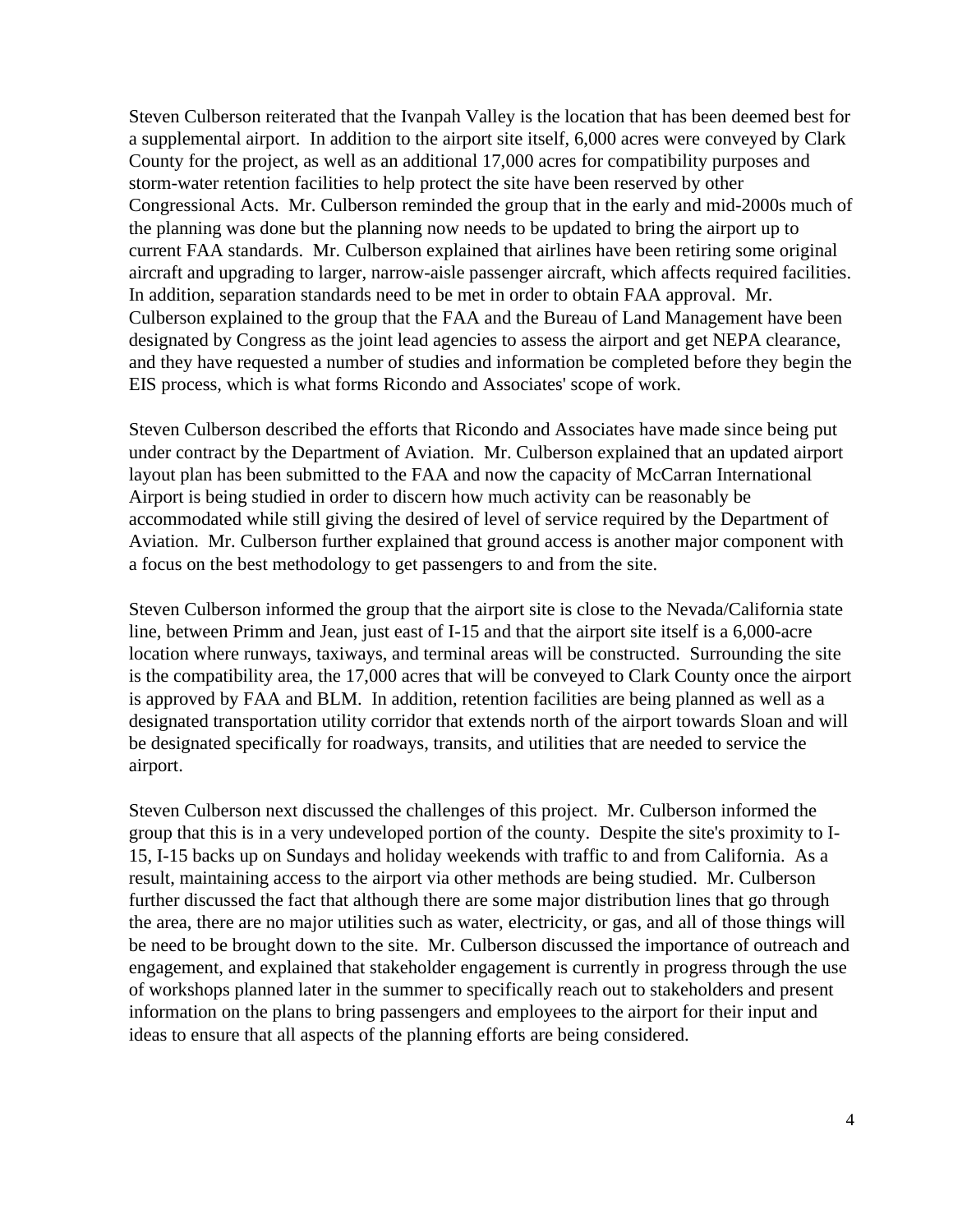Steven Culberson next explained the interest from federal, state, and local agencies in the project either from a regulatory perspective or because of the utilities that need to be provided. Mr. Culberson explained that monthly meetings have taken place with NDOT and Brightline West, the high speed rail company. In addition, Mr. Culberson indicated that coordination has begun with some of the federal agencies through FAA and BLM.

Steven Culberson explained the schedule of the project to the group, indicating that: approximately two more years are needed to complete the information requested by the FAA; following the planning phase, the environmental effort will begin and will take two to three years to complete; design will then require an additional four years; and finally construction will require five to six years' time. At this time, the planned opening for the new airport is scheduled for 2035. Mr. Culberson did caution that this is a rough estimate as details are still being worked out in the planning phase.

John Restrepo asked what kind of uses will be allowed for the 17,000 acres, and whether or not that land will be long-term ground leases and/or sold to fulfill its compatible uses.

Robin Armstrong responded that that is part of the planning effort but indicated that it would not necessarily be totally defined by the end of the planning process because more discussion is needed regarding what that 17,000 acres will entail and what those agreements will look like.

Chair Sanchez asked in light of the pandemic and the country's reemergence thereafter, what some of the higher level things may change or adjust the plan as a result of the pandemic.

Robin Armstrong explained that the air-travel demand has recovered fairly quickly in Las Vegas following the pandemic. Ms. Armstrong further explained the importance of making adjustments in the short-term forecasting to ensure alignment with the aftereffects of the pandemic. In addition, Ms. Armstrong discussed the importance of studying the direction in which the region is headed in terms of economic diversification as well as considering how to meet the needs from a multi-modal perspective and the importance of anticipating future and shifting technologies between now and the proposed finish date of 2035.

Steven Culberson concurred with Ms. Armstrong's response and indicated that the fundamental goal is to ensure that plans are flexible enough to be adjusted, citing 9-11 and COVID as examples of times where technological and regulatory changes have been incorporated.

Bart Patterson asked if the cargo would be shifting from McCarran out to the new airport and wondered what the relative passenger versus cargo flights would be.

Robin Armstrong explained that that decision has not yet been made, but that several possible combinations are being studied now as part of the forecasting effort.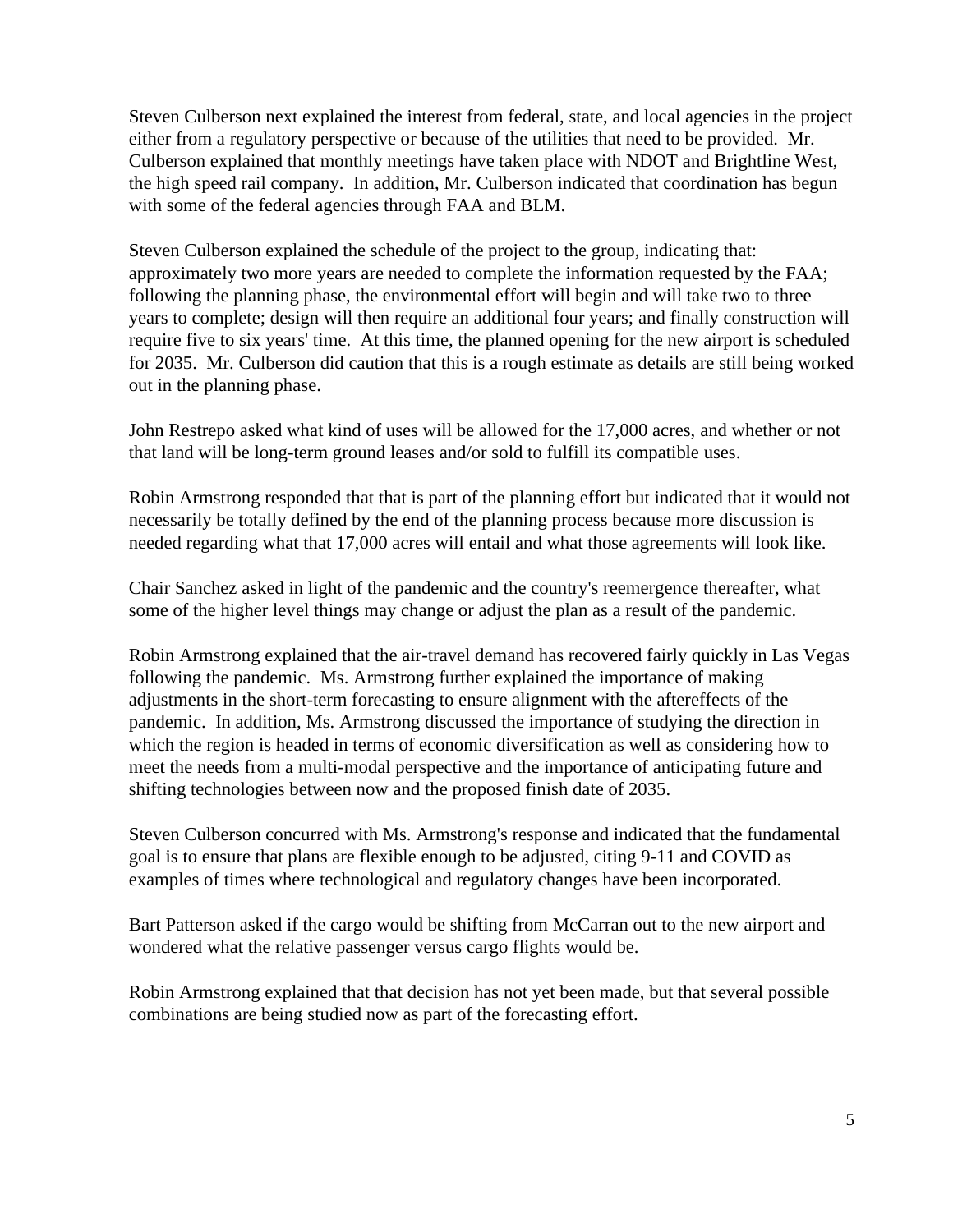Bill Arent asked if there is an opportunity to expedite the schedule with the availability of federal funds, given the heightened interest in infrastructure spending at the federal level. Mr. Arent also asked if there is a Brightline date planned for the completion of the environmental process as well as for approval at the federal level.

Robin Armstrong explained that the conceptual schedule shared earlier is meant to be flexible, not linear, so some of the tasks may start concurrently. Ms. Armstrong cautioned that a major infrastructure project such as this one does take a lot of time to plan to get through the environmental process to design and construct, so she does not anticipate shaving off a lot of years and believes the 2035 timeline will prove to be accurate. Ms. Armstrong did note, however, that if monies are available, it is possible that some time could be gained in the schedule. In terms of Brightline, Ms. Armstrong indicated her belief that Brightline has received environmental clearance from FRA, has performed a re-evaluation, and is currently in the 106 process.

Jennifer Taylor asked if there is any consideration of the state's policies on de-carbonization in the design that will reduce emissions in both the airport structures and operations. Ms. Taylor further inquired if there was any consideration regarding how to move passengers and employees back and forth while still reducing vehicles on the roads, increasing efficiency, increasing range, and decreasing costs in transportation electrification.

Steven Culberson indicated that features and design features will be studied to implement good practices in both construction and operation. Mr. Culberson discussed the amount of fill required for an airport and indicated that the use of conveyor belts rather than trucks is being studied. Mr. Culberson further indicated that other technologies are also being explored to reduce construction and airport operation emissions. Mr. Culberson informed the group that the airport industry overall has begun to set goals for de-carbonization and minimizing aircraft emissions, and these goals will also be studied as part of the planning phase for the new airport.

# **6. NEVADA TREASURER'S OFFICE POST LEGISLATIVE UPDATE**

Mr. Erik Jimenez, Senior Policy Director at the Nevada Treasurer's Office, reminded the group of the governor's commitment to ensuring a strong economic recovery. Mr. Jimenez discussed the 2017 legislation to establish the state infrastructure bank and indicated that due to circumstances in Washington and the limited nature of the bank, this was never funded or set up. However, Mr. Jimenez informed the group that Senate Bill 430 expanded the bank to include a variety of projects and dedicated resources to stand this bank up beginning July 1.

Erik Jimenez informed the group that with the governor's recommended budget in the capital improvement program, there are \$75 million in bonding authority that will be issued in the fall when normal bond issuance is done for the capital improvement program, and this will involve setting up a revolving fund through the state infrastructure bank. Local governments, tribal governments, nonprofit entities, and P-3 structures will be able to apply to the bank for loans.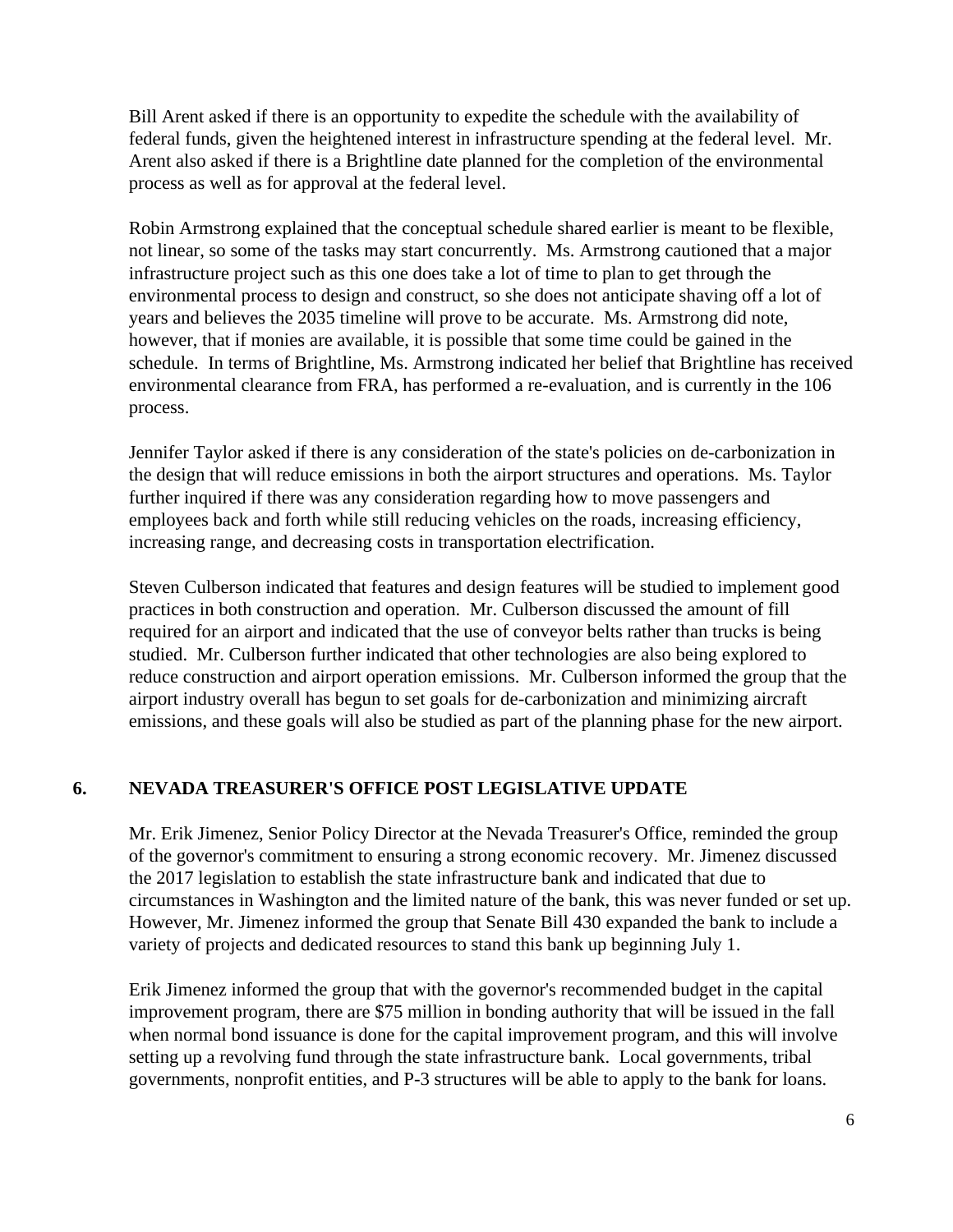Mr. Jimenez further explained that with the deal on infrastructure, this is an exciting time for the state infrastructure bank in ensuring that it can serve as a convener in identifying regional priorities for Southern Nevada specifically and making sure that every federal dollar that can be leveraged is leveraged for infrastructure. Mr. Jimenez explained that the bank will be launched in the upcoming weeks. In addition, an executive director will be hired and formal working groups will be created to identify projects, vet the projects, and ensure that the bank gets off the ground as quickly as possible.

Erik Jimenez encouraged local partners to continue submitting projects. Mr. Jimenez informed the group that thus far there is a list of hundreds of projects totaling nearly \$3 billion being vetted and that at this point, there is available federal funding for water, sewer, wastewater, cleaning and drinking water, broadband connectivity, so likely those will be the first types of projects funded. Nonetheless, Mr. Jimenez encouraged the members of the group to reach out with their needs as local government agencies.

Jim Lawrence asked if state agencies are eligible.

Erik Jimenez indicated that they are.

Jim Lawrence informed the group that through the Division of Environmental Protection, which is also funded through general obligation bonds, there is a program to finance water projects that gives the grants dollars for water infrastructure projects. Mr. Lawrence informed Mr. Jimenez that if this program is not on his radar, it would be good for them to communicate and coordinate as the infrastructure bank gets up and running to ensure no duplication between the programs.

Erik Jimenez responded that conversations have taken place with Jason Cooper and Director Swallow and there is an effort underway to be complementary to ongoing projects rather than duplicating them.

# **7. RTC UPDATE**

David Swallow, Deputy Chief Executive Officer at Regional Transit Commission (RTC), gave an overview of the role of the RTC. Mr. Swallow indicated that the RTC is responsible for the following things: RTC is the public transit authority for Southern Nevada; RTC is the designated metropolitan planning organization responsible for coordinating transportation plans between the cities, the county, NDOT, and federal partners; RTC is the funding agency for streets and highways; RTC funds roadway projects through the local jurisdictions; RTC is responsible for operating the region's traffic management center on behalf of the cities, the county, and NDOT; and RTC fully supports all options, including bicycling, and operates the public bike share system in downtown Las Vegas. Mr. Swallow informed the group that the current population is approximately 2.3 million with an expected growth to 3 million by the year 2050 and possibly faster given the amount of growth seen in the past year. Mr. Swallow explained that it is therefore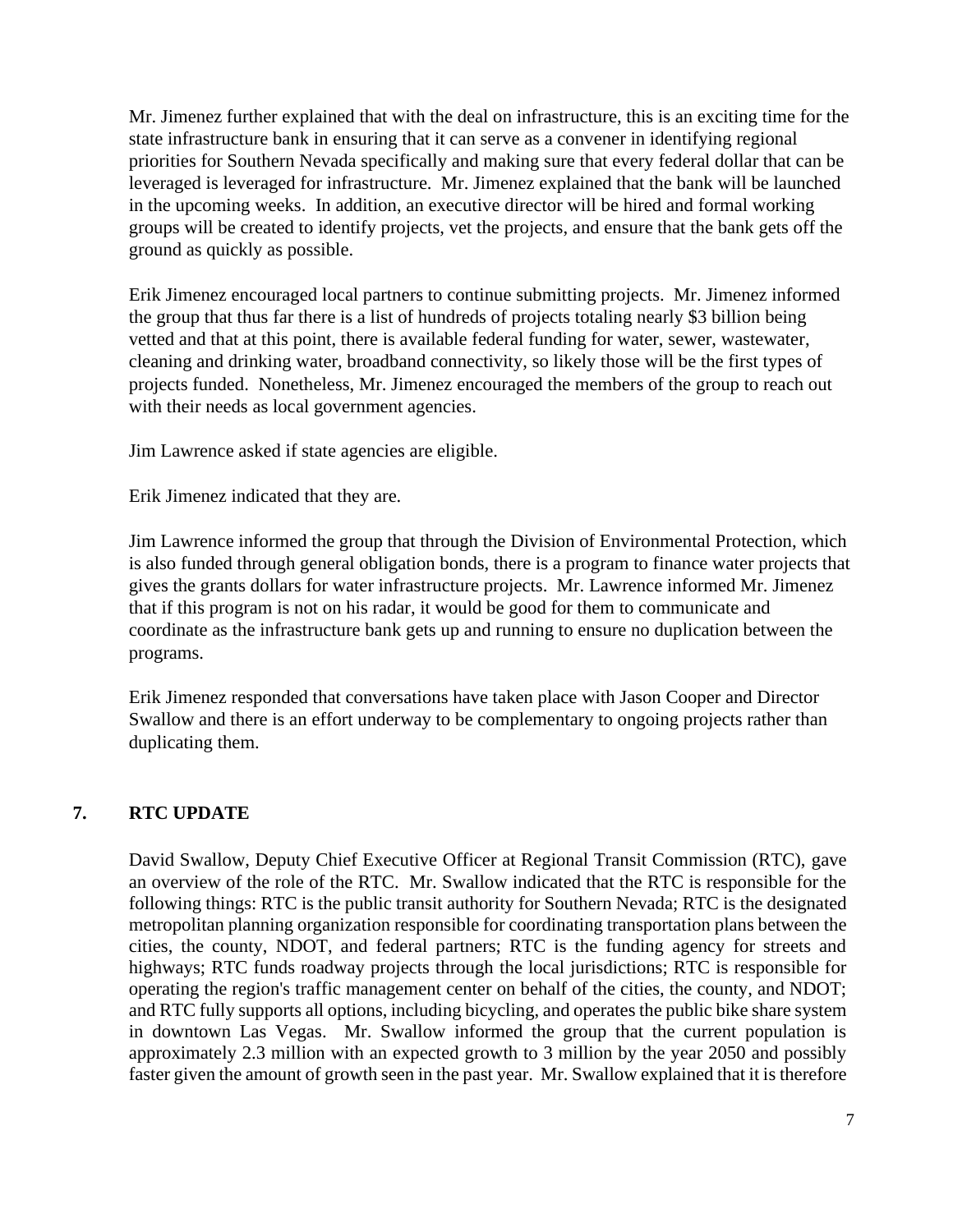important to provide the infrastructure for the population to get around as well as for goods and services to be delivered within the metropolitan region and through interstate travel. Mr. Swallow indicated that there are currently nearly 7,500 miles of roadway in the Metro area and that RTC also operates the public transit system. Pre-pandemic, ridership on public transit was approximately 65 million, and even during the pandemic when everything was shut down, an estimated 56 million trips took place on the bus system, indicating the critical role public transportation plays in serving the public. Mr. Swallow also explained that approximately 39 million tons of freight moves through Southern Nevada by rail, by air, by truck, and by pipeline.

David Swallow next gave the group an update on traffic numbers. Mr. Swallow explained that right at the time the governor declared COVID an issue in March of 2020 and just before the shutdown, the state averaged 94 to 95 percent of the average traffic level; in April, the average dropped down to a low of 44 percent. Then, once the economy began to reopen, traffic picked up to about 85-90 percent throughout the rest of the year before turning upward in December of 2020. Mr. Swallow informed the group that as of Memorial Day weekend 2021, traffic was at 118 percent of the pre-pandemic levels, indicating more movement through town, more visitors returning, and more interstate traffic in terms of freight.

David Swallow next discussed RTC's role as the Metropolitan Planning Organization (MPO) for Southern Nevada, explaining that this is a federal designation that is required for communities of a certain size, in the case of Southern Nevada, that equals more than 200,000. In its role as the MPO, RTC is required to coordinate all the transportation plans between the cities and the county, and to bring all of those together into a regional transportation plan, which then feeds into NDOT's statewide plan. Mr. Swallow explained that this is what is required for RTC to show that there is a comprehensive plan and a continuing process for updating that plan going forward. Mr. Swallow further explained that this also shows where RTC intends to invest money, whether roadways, transit, or other mobility options, and to ensure that the funding is available for those things and that they do not have a negative impact on air quality.

David Swallow discussed the requirement for RTC to provide a regional transportation plan, which is updated every four years. Mr. Swallow indicated that the newest plan was adopted in January of 2021 and is available on the website for members of the group to view. Mr. Swallow explained that the plan currently anticipates nearly \$30 billion in transportation revenue over the next 30 years as well as approximately 200 projects that will be funded by some portion of that revenue, including highways, roadways, and transit. Mr. Swallow informed the group that one of the key components of the plan is improving transit, and includes an onboard mobility plan that focuses on eight big moves, some of which Mr. Swallow shared with the group: expanding and enhancing the public transportation system to ensure it reaches everyone; high-capacity transit which includes building bus rapid transit lines and perhaps utilizing light rail.

David Swallow discussed the importance of public transit, indicating that not everybody can afford or have the ability to operate an automobile. In addition, Mr. Swallow indicated the importance of moving away from single-occupant vehicle trips and more towards combined trips. Mr. Swallow explained that in addition to regular buses, also referred to as fixed route, there is also paratransit, which is for people who are not able to physically or cognitively access the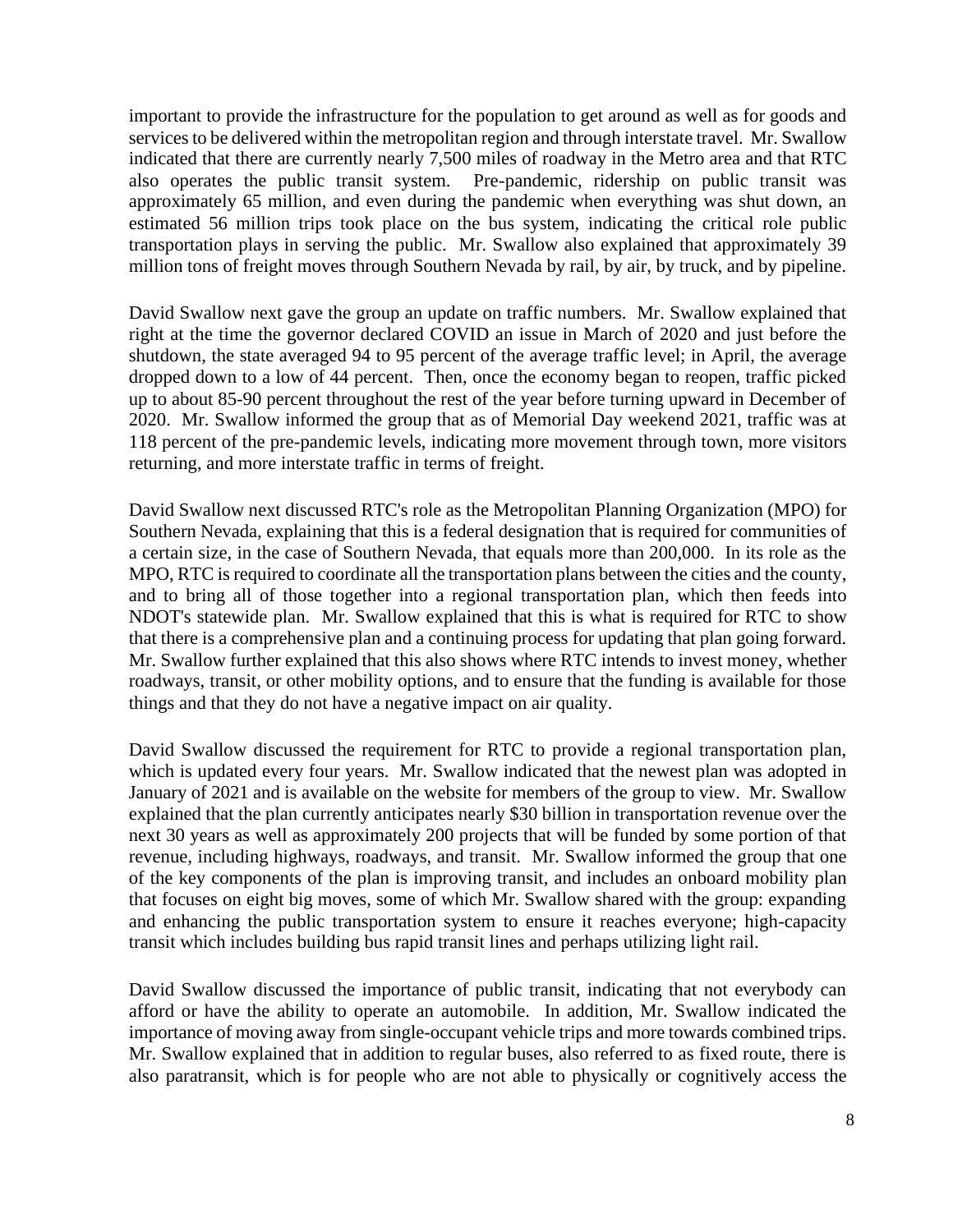regular systems. Mr. Swallow explained that RTC certifies these folks and provides them doorto-door trips from where they live to where they are going. Mr. Swallow further explained that there are specialized services focused on senior residents as well as veterans. Veterans and veterans' families are provided free transit service to and from medical appointments. In addition, reduced fares are provided to seniors, veterans, students, and kids.

David Swallow informed the group that during the pandemic, there was an immediate impact on sales tax revenues and passenger fare revenues. Mr. Swallow described the difficulty in providing a higher level of transit service due to the need for social distancing and enhanced cleaning during the pandemic while experiencing the significant drop in revenue. As such, Mr. Swallow explained that although they did their best to keep service going, approximately \$40 million in costs needed to be cut during the previous year along with furloughing and laying off approximately 15 percent of the workforce. Thankfully, Mr. Swallow explained, they were able to rely on federal funding from the CARES Act, the CRRSA, and the American Rescue Plan, which brought over \$300 million to Southern Nevada to keep the transit system going and thriving going forward. Mr. Swallow described the deficits that were expected through the last, current, and future fiscal years and explained that due to federal funding, these deficits can now be offset through FY27, providing the ability to keep transit service running, almost bringing it back up to pre-pandemic levels.

David Swallow discussed the planned transit service change beginning in August, which will add two new routes to the 38 currently operating, one at Ann and Tropical across the north side of the valley, and one at Cactus and Horizon Ridge around the south part of the valley. Mr. Swallow further explained that the southwest part of the valley has been underserved up to now. To better serve that area, routes are now being extended and microtransit is being introduced, which will allow people to hail a transit vehicle to transport them to the closest transit line. Mr. Swallow informed the group that RTC has partnered with over 90 employers to distribute two seven-day passes to their employees for free to encourage people to use public transit. Mr. Swallow explained that approximately 26,000 of these passes have been distributed thus far to get employees back on the bus to get them to work and help make their commutes sustainable. Mr. Swallow also explained that the RTC app, RideRTC, is available on mobile devices to help make public transit more feasible for users who may be unfamiliar with the bus system. Mr. Swallow also explained that RTC has partnered with companies like Uber, Lyft, and Transit App to allow customers to purchase transit fares from those applications. Mr. Swallow further informed the group that the public bike share system is now available on the transit app so paying for bike share can be done there, and low-income residents have been provided an option to pay even less.

David Swallow explained that the key to the future is ensuring a focus on clean energy, implementing sustainable practices, and looking at mobility options that do not degrade air quality or create too much congestion. The key to that, Mr. Swallow explained, is reducing single-occupant vehicle trips wherever possible. Mr. Swallow also informed the group that the bus fleet is being transitioned away from diesel to cleaner, natural gas. Mr. Swallow explained that 100 percent of the paratransit fleet and the majority of the fixed-route fleet has already been converted. RTC has received a grant to purchase two hydrogen fuel cell electric buses and is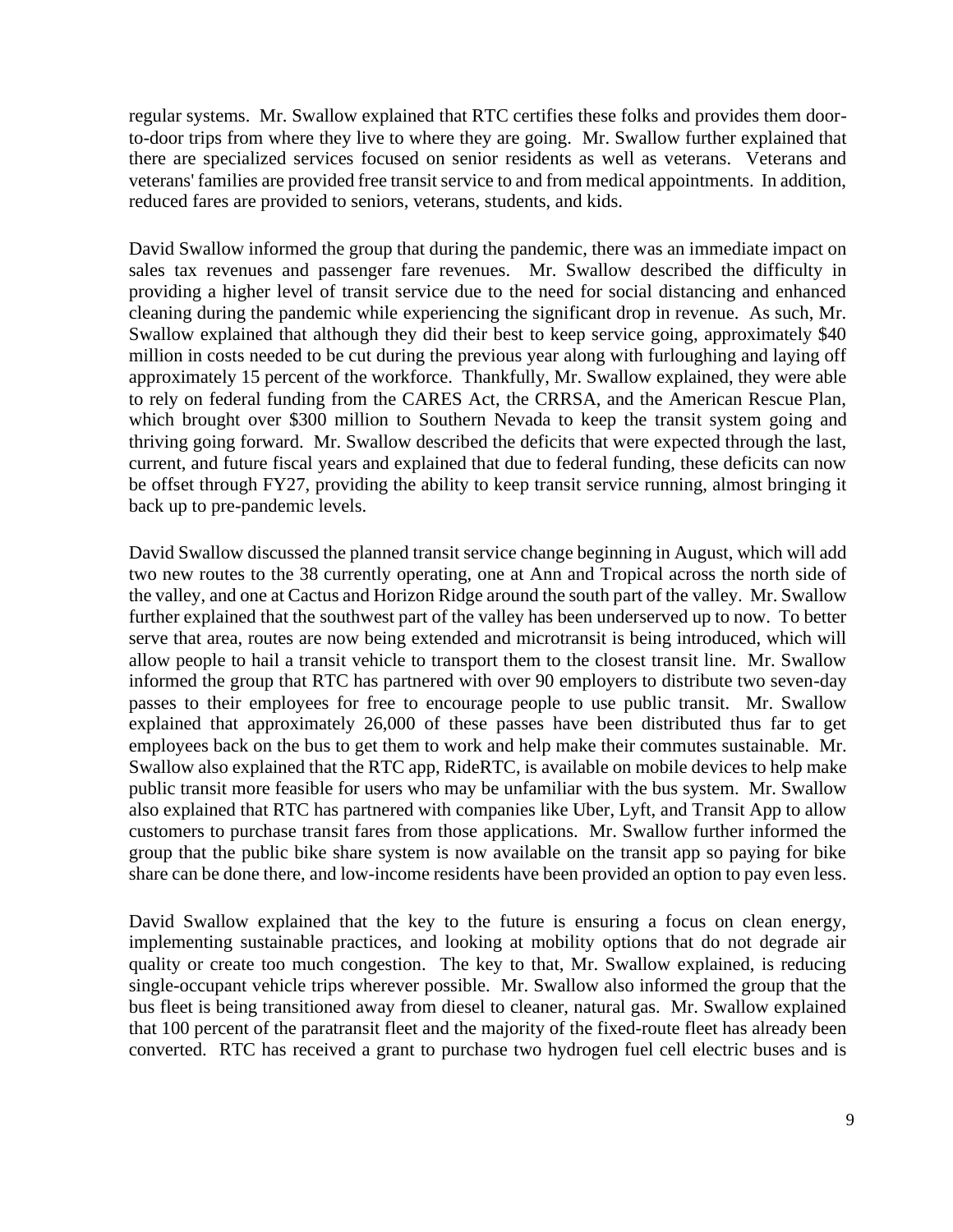also looking to bring in battery-electric buses moving forward. Mr. Swallow explained that the goal is to have a 100 percent zero-emission vehicle fleet within the next 15 years.

David Swallow explained that thanks to the community, RTC now has the roadway funding needed and in place and cited some of the sources of this funding: sales tax; motor vehicle fuel tax; and the fuel revenue indexing that was passed in 2013 and enacted in 2016. Mr. Swallow informed the group that to date, RTC has delivered over 500 projects on that, really focusing on not just the regular contracting community, but encouraging and supporting the small and diverse business community. Mr. Swallow informed the group that to date, approximately \$1.6 billion has been spent and 11,000 jobs have been supported. Mr. Swallow further indicated that the RTC Board has approved a 10-year capital improvement program, which represents approximately \$2.2 billion in projects over the next 10 years. Mr. Swallow informed the group that there are over 200 projects underway currently, representing close to half a billion dollars, and for 2021 there are already 40 projects in the books ready to go out to bid. Mr. Swallow explained that with the growing number of work zones due to these projects, there is also a need for traffic management, and informed the group of RTC's traffic management team, also called the fast team or freeway in arterial system and transportation. Mr. Swallow explained that these are the folks that operate the region's traffic management center, and RTC works closely with them to do signal coordination as well as how to mitigate impacts from incident and plan future improvements. Mr. Swallow explained the signalized intersections and how the fast team is able to tap into those from the main traffic management center and readjust or re-time them as the need to do so arises with changing traffic patterns. In addition, Mr. Swallow informed the group that there are more than 4,000 intelligent transportation system (ITS) devices that include cameras, flow detectors, dynamic message signs, and active traffic management signs, all of which are managed by the fast team, who work to try to mitigate the impacts of congestion as much as possible to ensure that first responders can get to where they need to go. David Swallow informed the group of RTC's partnership with Waycare, which collects and aggregates big data which the traffic management center then uses to recognize where incidents are occurring. Mr. Swallow indicated that through the use of this technology, the traffic management center is actually being notified of incidents prior to calls coming in to report them.

David Swallow discussed the adaptive signal control technology that has been implemented at about 14 signals along Eastern Avenue between Pebble Road south to Beckler, which sets up signal timing based upon the way traffic is likely going to move. This studies the traffic coming into each of the intersections and readjusts the timing as much as possible to best serve everybody while still preserving signal coordination. Mr. Swallow explained that the project cost was approximately \$900,000 but that with the time savings and unburned fuel, the project paid for itself in just over 30 days. Mr. Swallow informed the group that going forward, RTC is studying which corridors would make the most sense to implement similar technology and then prioritize with the jurisdictions on how to implement these going forward.

## **8. APEX UPDATE**

Dave Brown, President at Land Development Associates, informed the group of his background as a civil engineer in Northern Nevada prior to forming Land Development Associates with his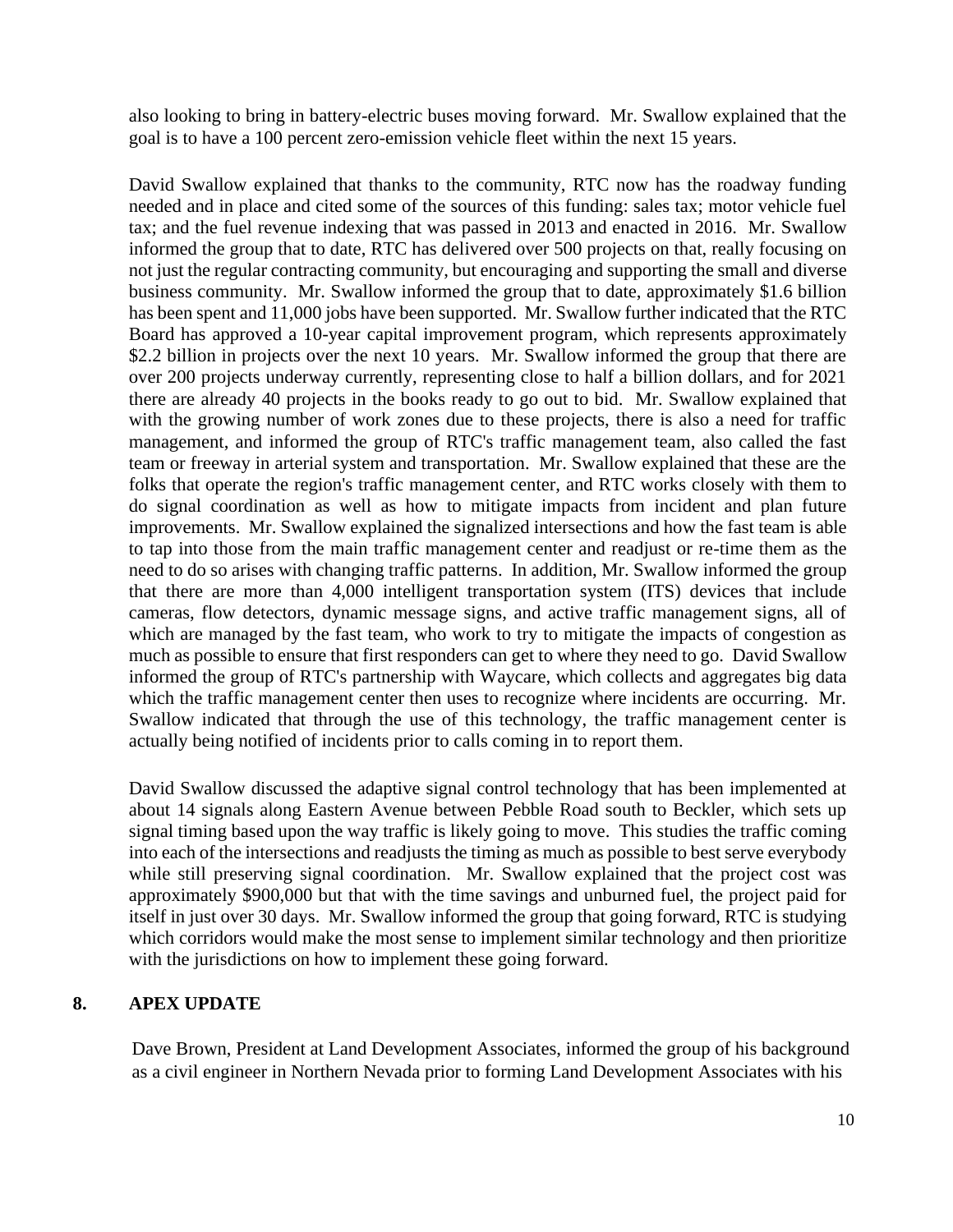partner, Lisa Cole. Mr. Brown informed the group that Lisa Cole's background is in environmental science, water rights, and BLM permitting. Mr. Brown explained that the 5/4/88 PEPCON explosion set forth a need for industrial land to be away from residential centers in Southern Nevada. Public law 101-67 was created as a result, and that is referred to as the APEX Land Act, which set aside approximately 18,000 acres for development of industrial services. Mr. Brown explained that the APEX Holding Company purchased most of the property outside of Kerr-McGee, Georgia-Pacific, PABCO, and Chemline, which were the only four developments in the area, in 2000. Mr. Brown explained that the development has sat for such a long time for multiple reasons: there was no master developer and although APEX purchased the property in 2000, they purchased it on a flip with the intent of reselling by 2004; there is little distributable power in the area; no sustainable water source. The BLM, when they transferred this over to Clark County through the APEX Land Act, set aside crosshatched areas that bisect APEX as transportation utility corridors for the purpose of promoting development out there to get power, water, sewer, and rail, but it was left under the purview of the federal government, which Mr. Brown explained has been a detriment as permitting timeframes run from 24 to 36 months, which does not align with the speed of development. In addition, there have been other more economical land options, such as land at the Speedway for approximately \$6 a foot. Mr. Brown discussed the businesses that have been successful, such as Love's Truck Stop, in that location as well as ones that have been less successful, such as marijuana growers and Faraday Future.

Dave Brown next discussed the current happenings in the location. Weston Adams, who purchased approximately 320 acres in the southern part of APEX, became a master developer of those 320 acres and structured an oversized water agreement with the city of North Las Vegas, which entails bringing an eight-inch water line to his property in order to develop his purchased 320 acres, but the city and the mayor had the foresight to oversize that waterline, which is anywhere from 24 to 36 inches, consists of five miles of water line, and will serve the southern two thirds of APEX. Mr. Brown explained that the first phase is five miles of water line up to the I-15-Las Vegas Boulevard interchange, in which the pipeline is in, backfilled, has two pump stations, two tanks, and will be turned over to the city in the upcoming weeks. Mr. Brown explained that the second phase of the water line is four-and-a-half miles and goes up to the central part of APEX is currently at 99 percent design level and construction is expected to begin on that second phase within the next 30 days; the second phase of waterline will service approximately an additional 2,000 acres within APEX. Mr. Brown further explained the importance of the sewer line, explaining that surface water comes from the lake and APEX wants to return the water to the lake for return-flow credits and then reuse the water. As Lake Mead is currently lowering, APEX anticipates putting 75 to 80 percent of what is being used into a facility and returning it to the lake in order to create sustainable development. Mr. Brown explained that this project is funded purely by private development with no oversize from the city of North Las Vegas. Mr. Brown informed the group that NV Energy has been a perfect partner for APEX. NV Energy is funding the Prospector Substation 100 percent based on the number of new connections that will go to that substation. In addition, several miles of lower KV power line is going in to get distributed power to the customers. Mr. Brown further informed the group that gas is also being designed out there currently. Mr. Brown also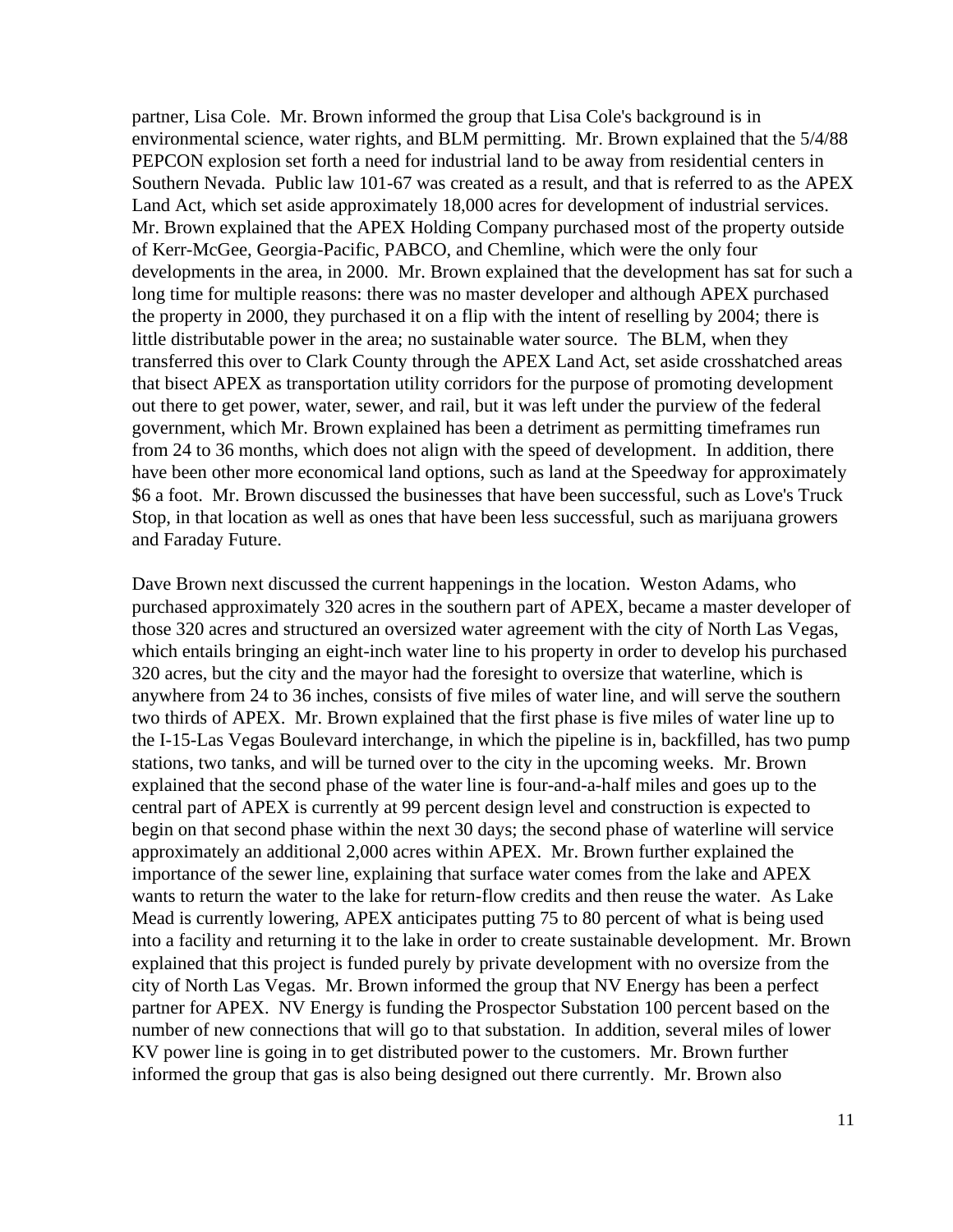informed the group that Cox Communications has partnered with APEX and is installing their fiber line along the entirety of the water line.

Dave Brown discussed the impact of the infrastructure on the area, citing the fact that users have now closed on property and are starting construction on their facilities, or are currently in escrow and pursuing their due diligence. New businesses in the area include: Air Liquide, a hydrogen and fuel cell plant; Dermody, who is doing distribution spec buildings; Kroger, who is doing a cold-storage facility at about a million-and-a-half square feet; and Project Courts (phonetic), who is a Fortune 300 manufacturer. Mr. Brown explained that these are all part of phase one, encompassing the 320 acres that Mr. Adams had purchased, leaving approximately only two 50-acre parcels left for marketing purposes. Mr. Brown indicated that APEX is sitting on those two parcels for the moment because there are elevation issues that first need to be resolved prior to putting them on the market. Mr. Brown informed the group that 1300 acres have been sold in approximately 24 months, and there is now nothing left to sell. Mr. Brown indicated that there will be 4 million square feet of new distribution within the next 24 months. Mr. Brown explained that there are still approximately 4,000 acres left to develop in APEX, 3,300 of them in Northern APEX. Mr. Brown indicated his belief that once utilities are delivered to Northern APEX, the land left will be absorbed quickly.

Dave Brown informed the group that SNWA has set aside \$250 million for investment in APEX, which will bring water transmission out to the Garnet Valley and will bring sewer back to the city of North Las Vegas treatment plants. Mr. Brown explained that this is in its first phase with water being brought out from Pecos and 215 to the northern part of APEX. Mr. Brown explained that this will terminate in two storage tanks called four bays (phonetic) and this water will be able to be used for distribution rather than just a transmission line. Mr. Brown also explained that the sewer will consist of over 43 miles of wastewater pipeline from 18 to 48 inches, will service all of APEX, and will bring the surface water back to the treatment plant and eventually the lake. Mr. Brown informed the group that once water and sewer are up at the development, only power will be left. APEX is currently working with NV Energy to address future substation locations as well as how to get distributable power out of the existing Gypsum Substation (phonetic). Mr. Brown next informed the group that the eastern part of the park is going to be further on the horizon. At the moment, NDOT is working on improvements to that area of the park but currently access to the east side of the freeway is missing so an interchange plant will need to be build to get to the last 1,000 acres of APEX.

## **9. RCG ECONOMICS WORKING GROUP AND INTERVIEW SUMMARY UPDATE**

John Restrepo, Principal at RCG Economics, thanked the members of the working group who have participated and provided valuable information. Mr. Restrepo informed the group that the main themes in the one-on-ones among the working group have been infrastructure, the relationship between infrastructure and economic development, and how to define traditional and non-traditional infrastructure within the infrastructure space. Mr. Restrepo next discussed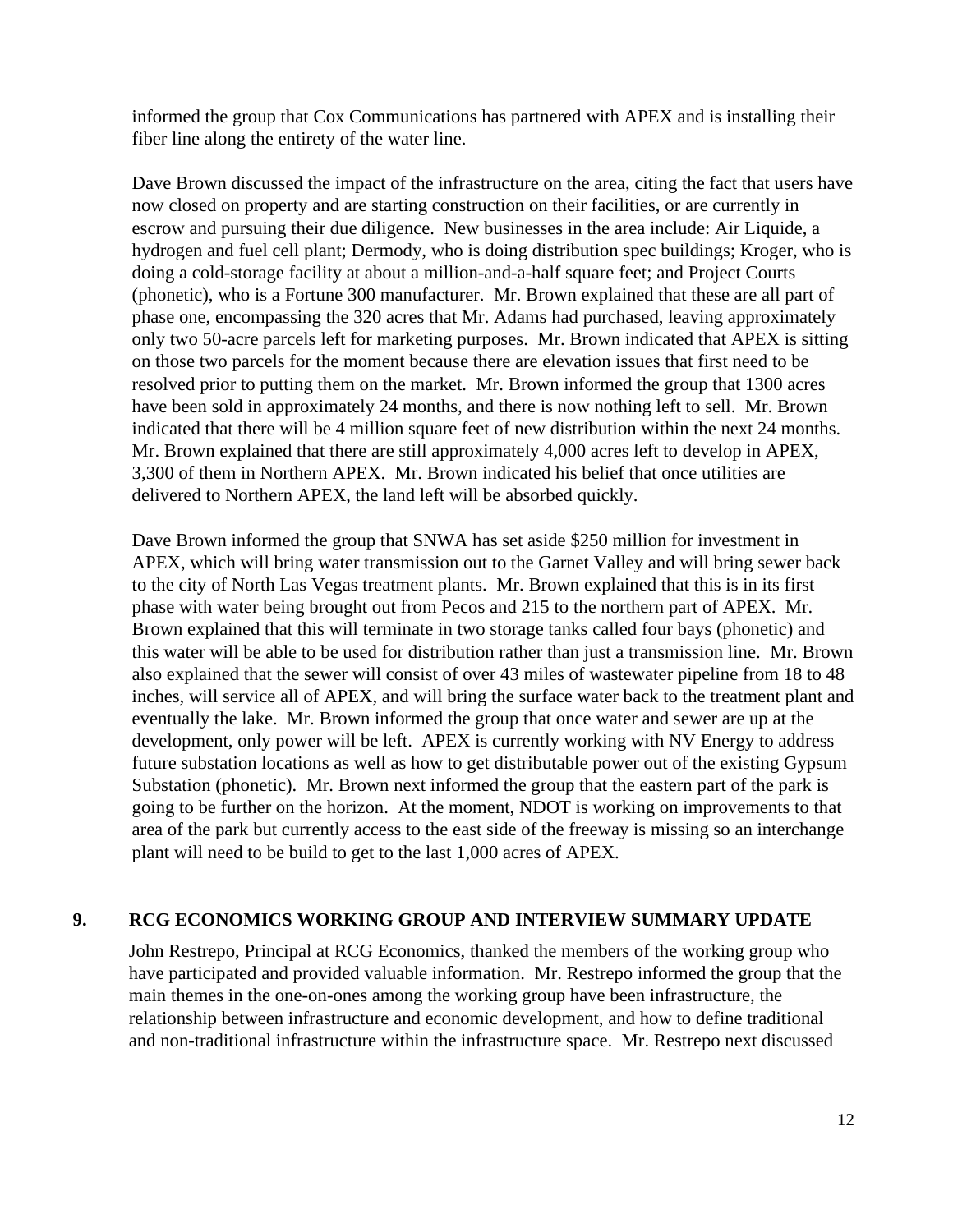the opportunities, referring to Southern Nevada as a blank slate as it does not carry the burden of old infrastructure and legacy cities.

John Restrepo discussed the challenge of moving from siloed work environments between agencies and groups and special interests into a more unified approach that better coordinates the infrastructure for implementation purposes, for investment purposes, and for better collaboration with the private and public sectors. Mr. Restrepo also indicated that feedback received included the recommendation to be proactive rather than reactive. Mr. Restrepo also discussed the importance of spending federal money on meaningful, strategic projects rather than smaller projects and ensuring efforts are not being duplicated, as well as employing better planning models and impact analysis. Mr. Restrepo explained that should be considered at the state level and should include some type of bipartisan, private-public commission or independent group task planning and decision making relative to regional infrastructure strategies. Mr. Restrepo continued on to say that the federal government plays a huge role and discussed concerns raised of how the state can work with the feds to make the processes quicker and what can be done legislative-wise in Washington to move projects forward.

John Restrepo informed the group of additional concerns raised regarding the skill level and size of the workforce, the educational system, how to train workers of the future for jobs that are not automatable, and how AI, automation, and robotics may affect the workforce of the future. Mr. Restrepo discussed the concern of "brain drain," where people are trained in Nevada but move to other states because of the lack of job opportunities in Nevada, which ties into both businessattraction questions, and questions of how the state can grow and become more resilient. Mr. Restrepo explained that underlying all of this is the issue of natural resources, particularly water and the importance of ensuring that the water authority continues to play a prominent role in helping to decide what businesses come to Nevada and what existing businesses to expand. Mr. Restrepo also discussed permitting of development and utilities and the need to remove any potential existing barriers to make the process more streamlined.

John Restrepo informed the group that the importance of the Ivanpah Valley and moving forward with providing the new airport with all the necessary utilities as quickly as possible was raised as a concern on more than one occasion. Mr. Restrepo explained that the airport situation is a bit disconcerting as it will be a 14-15 year process to have Ivanpah and the compatible land around it operational. Mr. Restrepo further stated that mobility was raised as an issue on more than one occasion and expressed concern about the potential \$530 million budget shortfall NDOT is predicting. Mr. Restrepo indicated the importance of having greater equity in mobility in terms of transit to colleges, schools, and reiterated David Swallow's earlier point of reducing single-vehicle transportation. In addition, Mr. Restrepo discussed the importance of improving connectivity to southern California, which is the fifth largest economy in the world, and discussed I-11 and its different routes, some of which have more economic development impacts than others. Mr. Restrepo also discussed electric vehicles (EVs) and their potential impact on transportation funding and planning.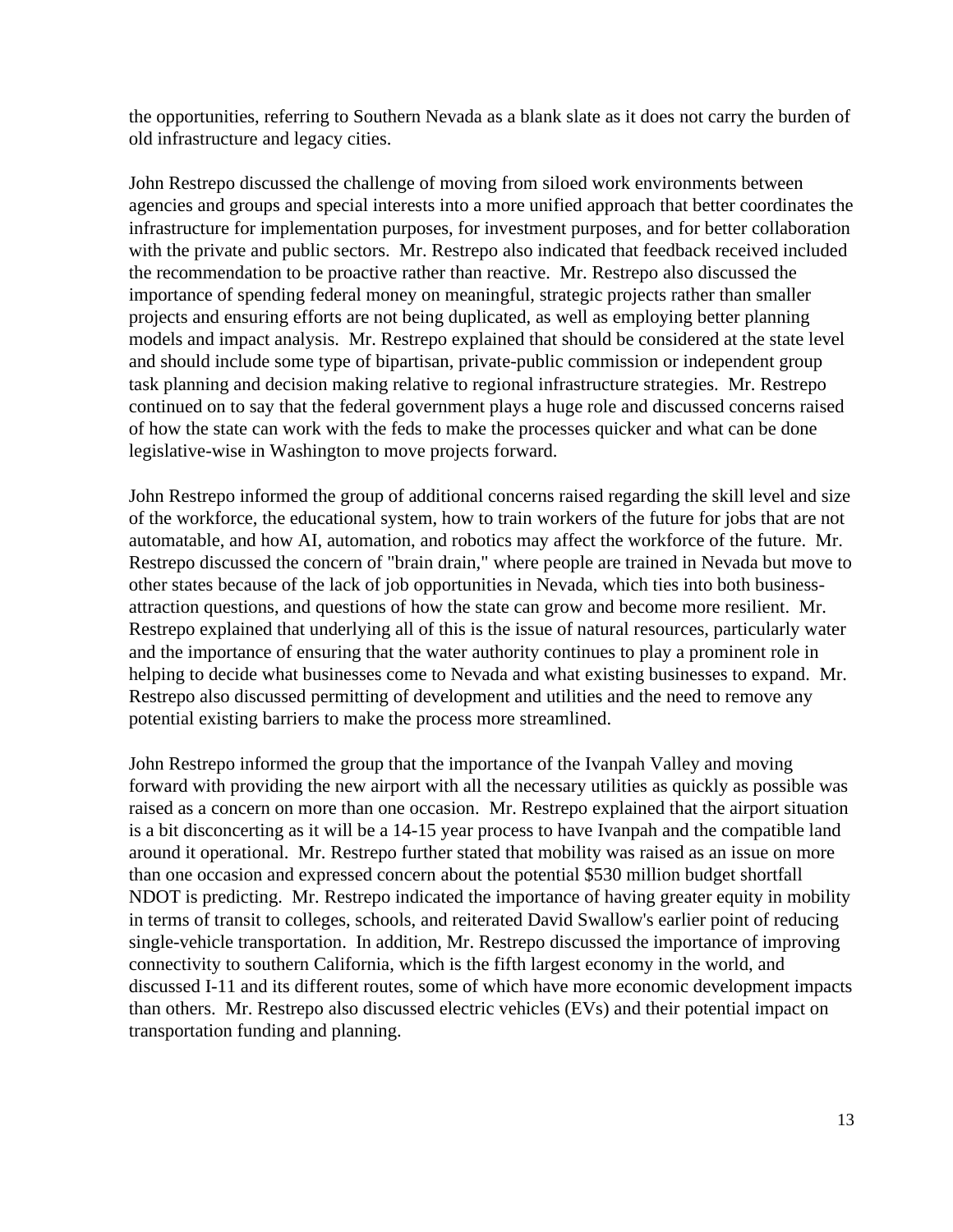John Restrepo next discussed diversity and inclusion, indicating that a large share of workers in southern Nevada are low-skill, low-wage workers. Mr. Restrepo explained that there is a wealth and income disparity issue in southern Nevada that has existed for many years. Mr. Restrepo informed the group that the great recession exposed some of the disparity and the pandemic accelerated the issue of concerns of equity in the workforce and what type of infrastructure needs to be invested in to bring about that equity. Mr. Restrepo discussed the need to educate workers through the community college system and next raised the issue of available broadband and Wi-Fi given that a portion of the population will likely be studying or working remotely. This issue of broadband is a part of critical infrastructure, particularly in rural areas that currently have minimal connectivity. Mr. Restrepo also discussed the importance of housing and affordable housing, raising the debated issue of whether or not affordable housing can be considered infrastructure, and as such, the need to have a more expansive definition of infrastructure.

John Restrepo concluded his presentation with a discussion of conservation and the environment, stating that the two are related as a healthy economy cannot exist without a healthy environment and vice versa. The challenge, Mr. Restrepo explained, is balancing climate change, natural resource constraints, and conservation efforts with evolving technology and providing quality of life to residents. Mr. Restrepo explained that these are not new conversations given that he has been hearing them for 25 years, but explained that there is a real case to be made that these issues of human and physical infrastructure within the context of limited natural resources and protecting the environment need to be addressed now.

Chair Sanchez explained that all of the comments and presentations over the last six months regarding this issues will be aggregated and put into a comprehensive report that will be released to the working group in September.

## **10. WORKING GROUP MEMBER COMMENTS**

There were no comments from the working group.

## **11. INTRODUCTION OF AGENDA ITEMS SCHEDULED FOR JULY MEETING**

Jennifer Taylor suggested revisiting the federal infrastructure bill given the White House just announced their support of the framework from the ongoing bipartisan discussions.

Chair Sanchez asked the members to forward suggestions that may come up later to his and to Jeanette Holguin's emails.

## **12. PUBLIC COMMENT**

Ken Evans, President of Urban Chamber of Commerce, explained the importance of today's presentations in providing information that small, diverse businesses can use to strategize and participate in future opportunities. In terms of diversity, equity, and inclusion, Mr. Evans further